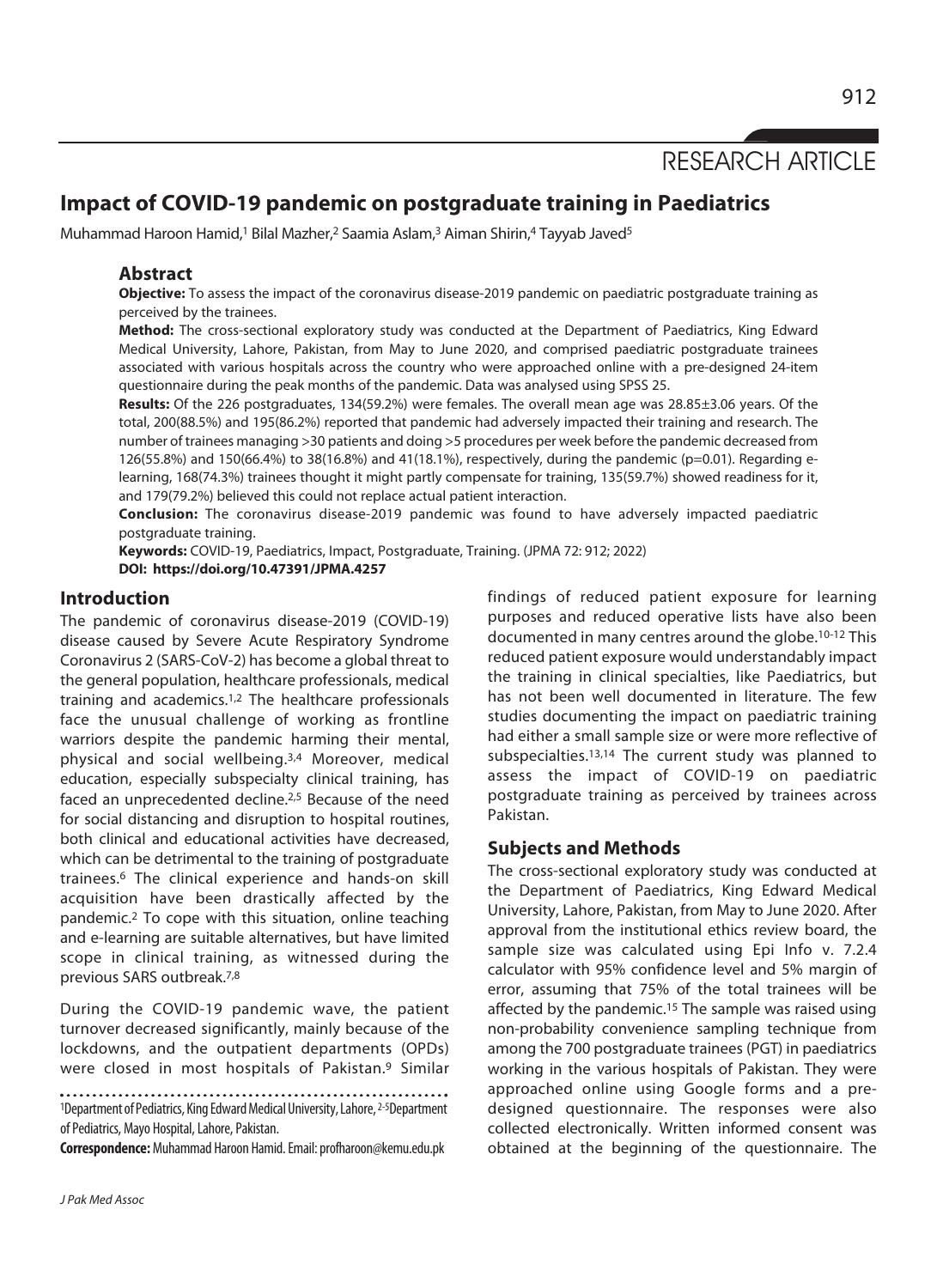questionnaire comprised 24 items about the trainees' perception of the impact of the COVID-19 pandemic on their training and research as a whole, impact on the clinical workload, practical procedures planned educational sessions in the post-COVID period compared to the pre-COVID period; makeup planning for the lost training; opinion about the e-learning facilities and their readiness for it; and opinion about the examination timing and methodology.

The questionnaire's internal reliability and face validity were assessed using Cronbach's alpha coefficient (0.67) and expert opinion of three medical educationists, respectively.

In addition to the demographic details, like age, gender, year of training, and place of work, information about training, including clinical workload, procedures, and planned educational sessions, research, e-learning, and examinations were gathered. All fields in the questionnaire were mandatory to be filled. The responses were kept anonymous, and each trainee was allowed to complete only one form and retain a copy of their responses.

Data was analyses using SPSS 25. Quantitative data, like age, was expressed as mean and standard deviation, while qualitative variables were expressed as frequencies and percentages. The pre-COVID and post-COVID periods were compared for items related to clinical workload, procedures, and planned educational sessions by applying Pearson Chi-square or Fischer exact test. P<0.05 was considered statistically significant.

## **Results**

Of the 226 postgraduates, 134(59.2%) were females. The overall mean age was 28.85±3.06 years. Responses from Mayo Hospital, Lahore, were 76(33.6%), while 150(66.4%) were from all the other hospitals, with leading contributions from Allied Hospital, Faisalabad, 40(17.7%) and Civil Hospital, Karachi, 35(15.5%). Maximum input was received from first-year trainees 66(29.2%), followed in 2nd year 54(23.9%), 4th year 56(24.7%), and 3rd year 50(22.1%).

Overall, 126(55.8%) trainees reported they were managing >30 patients per week during the pre-COVID period compared to 38(16.8%) post-COVID (p<0.01). More than 10 procedures per week were reported by 156(69%) trainees pre-COVID compared to 57(25.2%) post-COVID (p<0.05). More than five individual procedures per week were performed by 150(66.4%) trainees pre-COVID compared to  $41(18.1%)$  post-COVID (p<0.01).

In terms of training, 200(88.5%) trainees believed the

Impact of COVID-19 pandemic on postgraduate training in pediatrics **913** 

Table: Comparison of pre- and post-COVID-19 workload (n=226).

|                                       |         | Pre-COVID  | <b>Post-COVID</b> | p-value |
|---------------------------------------|---------|------------|-------------------|---------|
|                                       |         | N(% )      | N(% )             |         |
|                                       |         |            |                   |         |
| Average cases per week                | $<$ 30  | 100 (44.2) | 188 (83.2)        | 0.01    |
|                                       | > 30    | 126 (55.8) | 38 (16.8)         |         |
| Average educational sessions per week | $\lt$ 5 | 85 (37.6)  | 221 (97.8)        | 0.16    |
|                                       | >5      | 141 (62.4) | 5(2.2)            |         |
| Departmental procedures per week      | < 10    | 70 (30.9)  | 169 (74.8)        | < 0.001 |
|                                       | >10     | 156 (69.1) | 57(25.2)          |         |
| Individual Procedures per week        | $\lt$ 5 | 76 (33.6)  | 185 (81.9)        | < 0.001 |
|                                       | >5      | 150 (66.4) | 41 (18.1)         |         |

COVID-19: Coronavirus disease-2019.

pandemic had adversely impacted their training, 195(86.2%) stated a reduction in their research activities. This perception of adverse impact on training and research did not vary across the year of training (p=0.32; p=0.76).

More than five educational sessions per week were attended by 141(62.4%) trainees pre-COVID compared to 5(2.2%) post-COVID (p=0.16) (Table).

When asked about the compensation method for the lost training period, 167(73.9%) believed that extra work within the already defined training period should be enough, 14(6.2%) suggested increasing the training duration, and 45(19.9%) thought that no compensation was needed.

Regarding e-learning, 168(74.3%) PGTs believed that online lectures, case discussions and video conferences could partly compensate for the loss, 125(55.3%) stated that their department had started the e-learning activities, 135(59.7%) showed readiness to accept elearning, 122(53.9%) said they had the necessary equipment to manage e-learning activities, and 129(57.1%) believed that it might positively impact their learning skills. When asked whether e-learning activities can replace actual patient interaction, 179(79.2%) were against this notion.

As far as examinations were concerned, 99(43.8%) favoured delaying them, 96(42.5%) were against the idea, while the rest were unsure. When presented with an option of giving a walkover without any formal exam, 110(48.6%) were against the idea, 70(30.9%) favoured it, while the rest were not sure. Regarding the replacement of various examination components from physical to online system, 176(77.8%) PGTs stated that the online examination might replace the theory part, 107(47.3%) wanted replacement of task-oriented-assessment of clinical skills (TOACS) to the online system, and 50(22.1%) favoured the clinical part.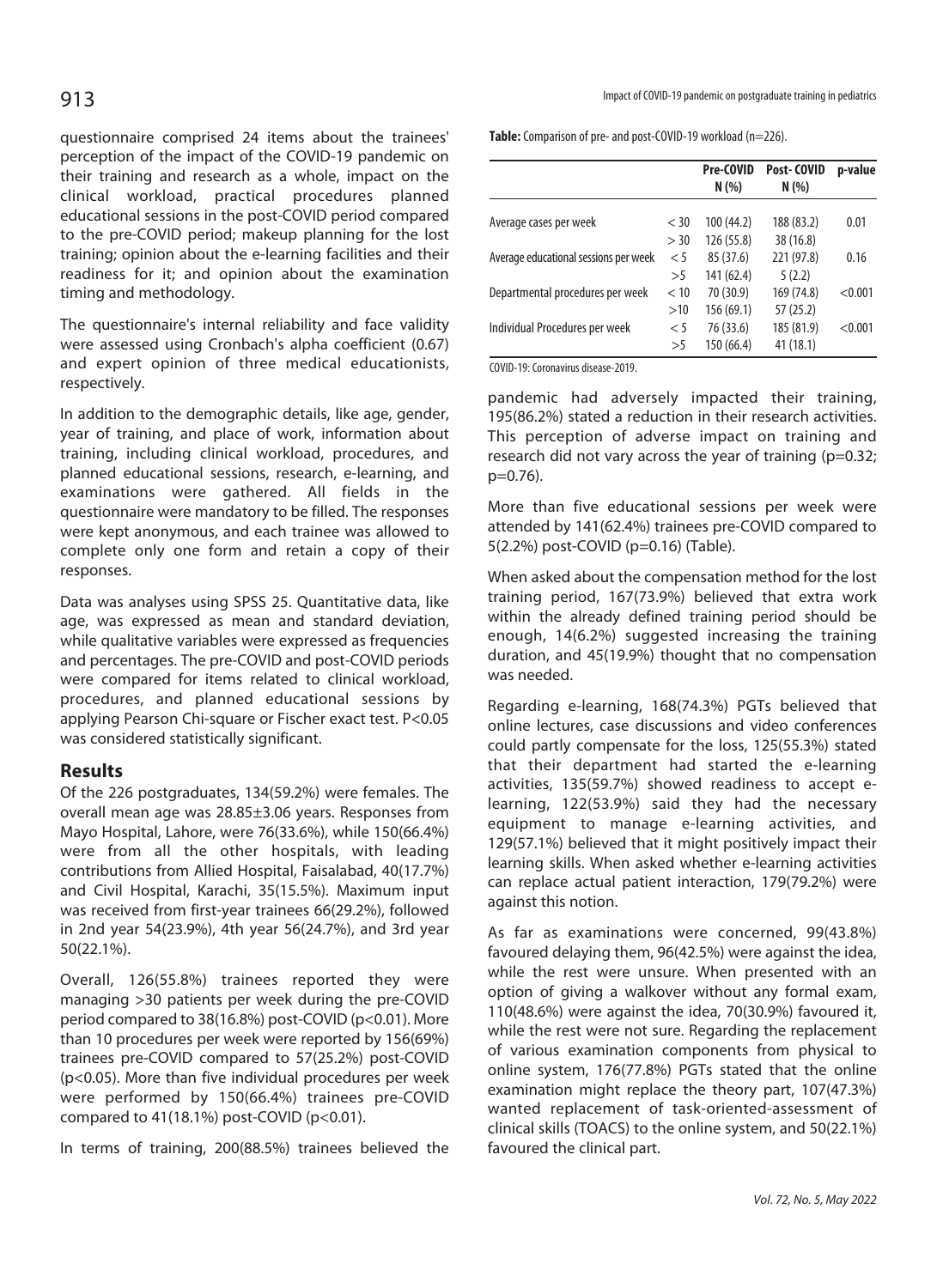# **Discussion**

The impact of the COVID-19 pandemic on patient outcomes has been widely studied, but very little has been documented regarding the trainees' perception of the pandemic's effect on their training.16-18 The frontline workers involved in dealing with and more commonly affected by the pandemic are the PGTs, and, hence, the importance of understanding the situation as they perceive is necessary.17 The current study explored the perception of paediatric PGTs across various institutions of Pakistan regarding the effects of the pandemic on their training, education, examination and research.

The results showed a statistically significant adverse impact of the COVID-19 pandemic on postgraduate training in paediatrics across all years of the training. This was corroborated not only by the trainees' perception, but also by the decline in the number of trainees who could see enough patients and do sufficient practical procedures in the post-pandemic period. Because the hospitals, especially the OPDs, remained closed during the peak months of the pandemic, this decline seems understandable.2,4-7 This would adversely impact the quality of the clinical training where exposure to patients is essential.6,8 Hence, there is a need to develop mitigation strategies to compensate for the loss of training due to the pandemic. Interestingly, only a tiny proportion (6%) of the trainees thought that increasing the duration of their training would be helpful to compensate for their lost training. At the same time, about 74% were willing to do extra work within the same period to compensate. The 20% who did not think any compensation was needed may represent those who were already working in institutions with little baseline patient turnout or fewer teaching sessions compared to larger institutions, like Mayo Hospital, Lahore. Another interesting observation was that there was a sizeable proportion of about 38% trainees who did not have a chance to attend more than five educational sessions even before the pandemic, leading to insignificant p-value value as shown in the table.

The trainees in the current study reported a significant decline in their research activities. The research linked with paediatrics training is mainly clinical research, and with less turnover of the patients, this decline was inevitable. This phenomenon has been reported among the trainees of multiple specialties the world over due to limited in-person participation or social distancing, hampering data collection.14,19-21 Moreover, doctors have used the most efforts, knowledge and infrastructure to conduct pandemic-related research.19 Although there has been continuing support for a variety of pandemic and

non-pandemic-related research initiatives and grant applications, including special COVID-19 issues of national and international journals, the participation by the trainees in these is low.19,22 It is important to note that in certain instances, this lapse in research may have affected the trainees' eligibility to appear for the exit examination, which is an area worth exploring and documenting. Another interesting finding, not mentioned in the results section, is that 5(2.2%) PGTs reported an increase in their research activities. This may represent either engagement of trainees in the pandemic-related research or that the trainees might have utilised the unspent time of clinical work to the pending research work.

Many modifications have been proposed or implemented to improve the training programmes and mitigate the pandemic's effects on trainees' professional competencies.5-8,23 These include e-learning-based online portals for video conferences, case presentations and discussions, telemedicine, online presentations, and short assessments using various learning management system applications. Trainees in other parts of the world are readily accepting the changes and are satisfied by the positive impact of e-learning.18 Most trainees in the current study not only acknowledged the usefulness, but were ready to utilise e-learning. A large proportion, however, disregarded that e-learning can replace actual patient interaction. E-simulation may partly compensate for the lost patient interaction, especially for specific skills, like resuscitation.24 Considering that half of the trainees reported a lack of e-learning facilities in their centres, it is for the regulatory bodies to facilitate the institutions recognised for postgraduate training to start e-learning activities.

The opinion regarding delaying the examination was split, but only one-third of trainees favoured walk-over without examination. It is essential to understand the importance of the high-stake examination for a specialty clinical programme.25 In these circumstances, virtual examinations can be a good option to which the majority of the participants of the current study agreed as far as the theory component was concerned. The same has been advocated by others centres globally.25,26 The inherent structure of the clinical examinations - the long and short cases that cannot be conducted online concussively — might be why the vast majority in the current study did not agree with virtual assessment.

The current study has its limitations, as it used a selfdesigned questionnaire that underwent expert review, but the internal consistency of 0.67 was not robust, limiting the generalisation of the findings.